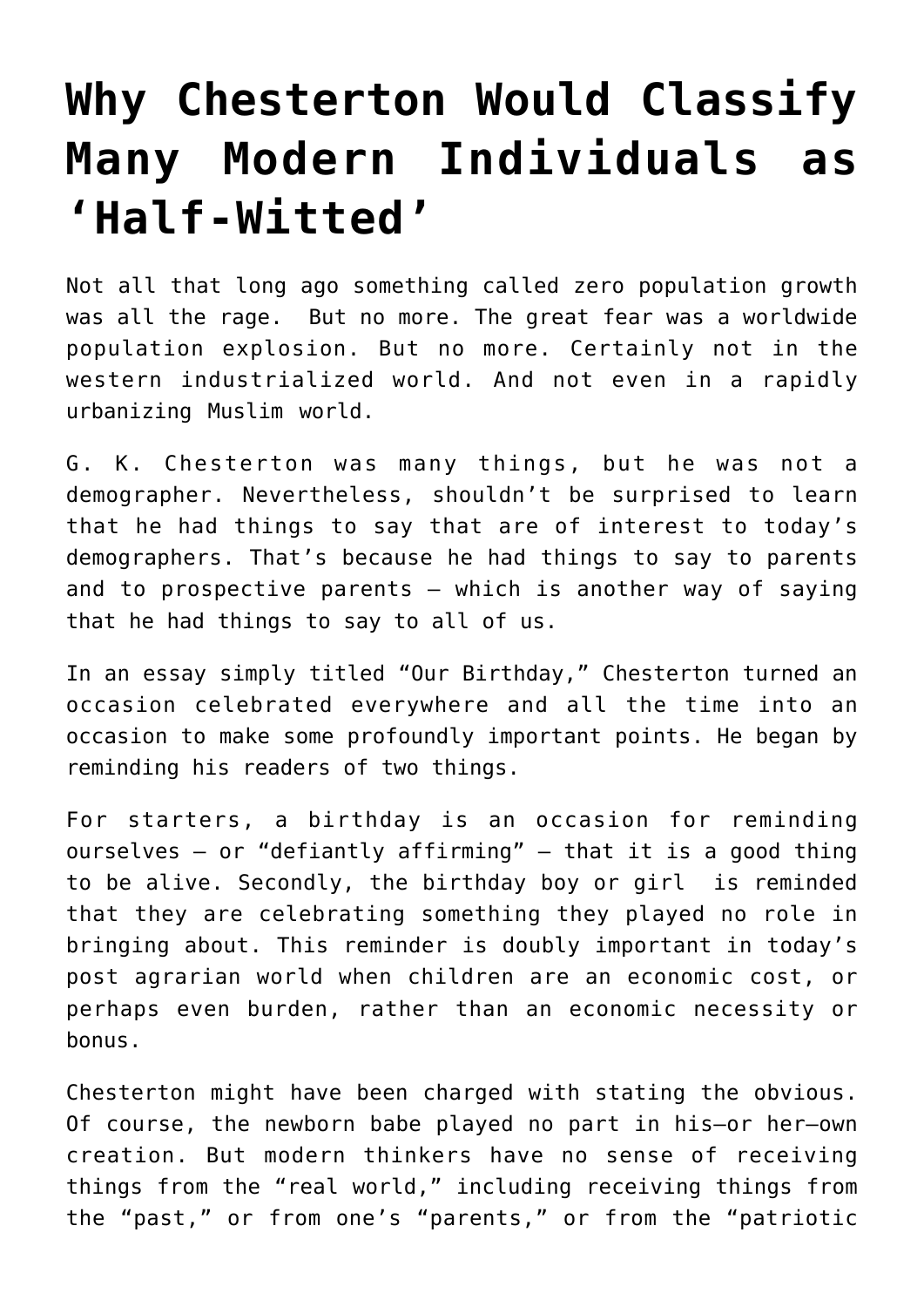tradition," or from the "moral philosophy of mankind."

Instead of being thankful for the world around him, Chesterton's "modern man" expected to BE thanked for his additions to the world. Instead of being thankful for receiving things, this same modern man seeks credit for what he has built or created or discovered, whether that might be a new structure, or a higher level of consciousness, or even a new religion.

From Chesterton's standpoint these thinkers never seemed to grasp the idea of receiving a religion or perhaps even receiving a revelation. Instead, some among them claim to have made a religion, without ever realizing that this involves making a cosmos, or, better yet, understanding that there "already is a cosmos that has made us."

Of course, Chesterton believed in making things, including jokes and pictures, books and toys, and farms and sacred images.

But more importantly, he believed in making homes. In fact, he saw much that was quite right about making things in one's own home and in one's own "workshop." All of these homes and workshops, however, constituted "only half the world."

It was the other half of the world that birthdays served to remind us of. That would be the world that we did not make. That would also include the world that we *could* not make, starting with ourselves.

Actually, Chesterton was reminded of that world on many more days than his own birthday. He was reminded of it every time he went for a walk. After all, every one of his "mental doors" opened up on a world that he knew that he had not made.

Whether walking or writing, Chesterton worried that ignoring this "other half of life" left one with a very narrow view. It was a take on life that left out "all receptivity, all